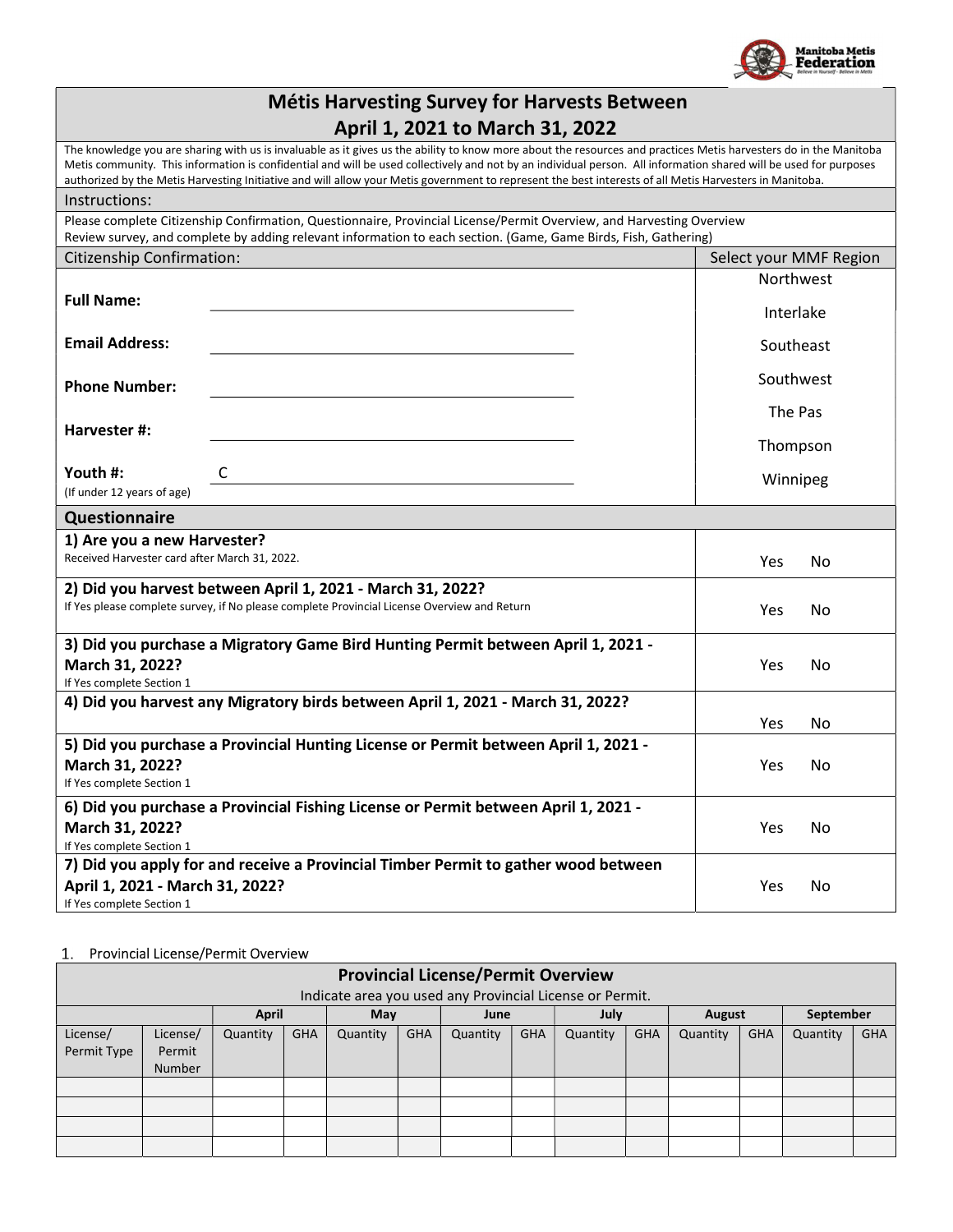|             |          | <b>October</b> |            | November |            | <b>December</b> |            | January  |            | February |            | <b>March</b> |            |
|-------------|----------|----------------|------------|----------|------------|-----------------|------------|----------|------------|----------|------------|--------------|------------|
| License/    | License/ | Quantity       | <b>GHA</b> | Quantity | <b>GHA</b> | Quantity        | <b>GHA</b> | Quantity | <b>GHA</b> | Quantity | <b>GHA</b> | Quantity     | <b>GHA</b> |
| Permit Type | Permit   |                |            |          |            |                 |            |          |            |          |            |              |            |
|             | Number   |                |            |          |            |                 |            |          |            |          |            |              |            |
|             |          |                |            |          |            |                 |            |          |            |          |            |              |            |
|             |          |                |            |          |            |                 |            |          |            |          |            |              |            |
|             |          |                |            |          |            |                 |            |          |            |          |            |              |            |
|             |          |                |            |          |            |                 |            |          |            |          |            |              |            |
|             |          |                |            |          |            |                 |            |          |            |          |            |              |            |

# 2. Harvesting Overview

| <b>Harvesting Overview</b> |     |      |      |               |                  |                |                                   |                 |                |                 |              |  |  |
|----------------------------|-----|------|------|---------------|------------------|----------------|-----------------------------------|-----------------|----------------|-----------------|--------------|--|--|
|                            |     |      |      |               |                  |                | (Number of days spent Harvesting) |                 |                |                 |              |  |  |
| <b>April</b>               | May | June | July | <b>August</b> | <b>September</b> | <b>October</b> | <b>November</b>                   | <b>December</b> | <b>January</b> | <b>February</b> | <b>March</b> |  |  |
|                            |     |      |      |               |                  |                |                                   |                 |                |                 |              |  |  |

### 3. Game

|                   |          |                 |     |            |          |                  |     | Game            |          |                 |     |            |          |                 |     |            |
|-------------------|----------|-----------------|-----|------------|----------|------------------|-----|-----------------|----------|-----------------|-----|------------|----------|-----------------|-----|------------|
|                   |          |                 |     |            |          |                  |     | <b>Big Game</b> |          |                 |     |            |          |                 |     |            |
|                   |          | <b>April</b>    |     |            |          | <b>May</b>       |     |                 |          | June            |     |            |          | July            |     |            |
| <b>Species</b>    | Quantity | Age             | Sex | <b>GHA</b> | Quantity | Age              | Sex | <b>GHA</b>      | Quantity | Age             | Sex | <b>GHA</b> | Quantity | Age             | Sex | <b>GHA</b> |
| <b>Bear</b>       |          |                 |     |            |          |                  |     |                 |          |                 |     |            |          |                 |     |            |
| Caribou           |          |                 |     |            |          |                  |     |                 |          |                 |     |            |          |                 |     |            |
| Deer 1            |          |                 |     |            |          |                  |     |                 |          |                 |     |            |          |                 |     |            |
| Deer 2            |          |                 |     |            |          |                  |     |                 |          |                 |     |            |          |                 |     |            |
| Elk               |          |                 |     |            |          |                  |     |                 |          |                 |     |            |          |                 |     |            |
| Moose             |          |                 |     |            |          |                  |     |                 |          |                 |     |            |          |                 |     |            |
| Grey              |          |                 |     |            |          |                  |     |                 |          |                 |     |            |          |                 |     |            |
| Wolf              |          |                 |     |            |          |                  |     |                 |          |                 |     |            |          |                 |     |            |
|                   |          | <b>August</b>   |     |            |          | <b>September</b> |     |                 |          | <b>October</b>  |     |            |          | <b>November</b> |     |            |
| <b>Species</b>    |          |                 |     |            | Quantity | Age              | Sex | <b>GHA</b>      | Quantity | Age             | Sex | <b>GHA</b> | Quantity | Age             | Sex | <b>GHA</b> |
| <b>Bear</b>       |          |                 |     |            |          |                  |     |                 |          |                 |     |            |          |                 |     |            |
| Caribou           |          |                 |     |            |          |                  |     |                 |          |                 |     |            |          |                 |     |            |
| Deer 1            |          |                 |     |            |          |                  |     |                 |          |                 |     |            |          |                 |     |            |
| Deer <sub>2</sub> |          |                 |     |            |          |                  |     |                 |          |                 |     |            |          |                 |     |            |
| Elk               |          |                 |     |            |          |                  |     |                 |          |                 |     |            |          |                 |     |            |
| Moose             |          |                 |     |            |          |                  |     |                 |          |                 |     |            |          |                 |     |            |
| Grey              |          |                 |     |            |          |                  |     |                 |          |                 |     |            |          |                 |     |            |
| Wolf              |          |                 |     |            |          |                  |     |                 |          |                 |     |            |          |                 |     |            |
|                   |          | <b>December</b> |     |            |          | <b>January</b>   |     |                 |          | <b>February</b> |     |            |          | <b>March</b>    |     |            |
| <b>Species</b>    | Quantity | Age             | Sex | <b>GHA</b> | Quantity | Age              | Sex | <b>GHA</b>      | Quantity | Age             | Sex | <b>GHA</b> | Quantity | Age             | Sex | <b>GHA</b> |
| <b>Bear</b>       |          |                 |     |            |          |                  |     |                 |          |                 |     |            |          |                 |     |            |
| Caribou           |          |                 |     |            |          |                  |     |                 |          |                 |     |            |          |                 |     |            |
| Deer 1            |          |                 |     |            |          |                  |     |                 |          |                 |     |            |          |                 |     |            |
| Deer 2            |          |                 |     |            |          |                  |     |                 |          |                 |     |            |          |                 |     |            |
| Elk               |          |                 |     |            |          |                  |     |                 |          |                 |     |            |          |                 |     |            |
| Moose             |          |                 |     |            |          |                  |     |                 |          |                 |     |            |          |                 |     |            |
| Grey<br>Wolf      |          |                 |     |            |          |                  |     |                 |          |                 |     |            |          |                 |     |            |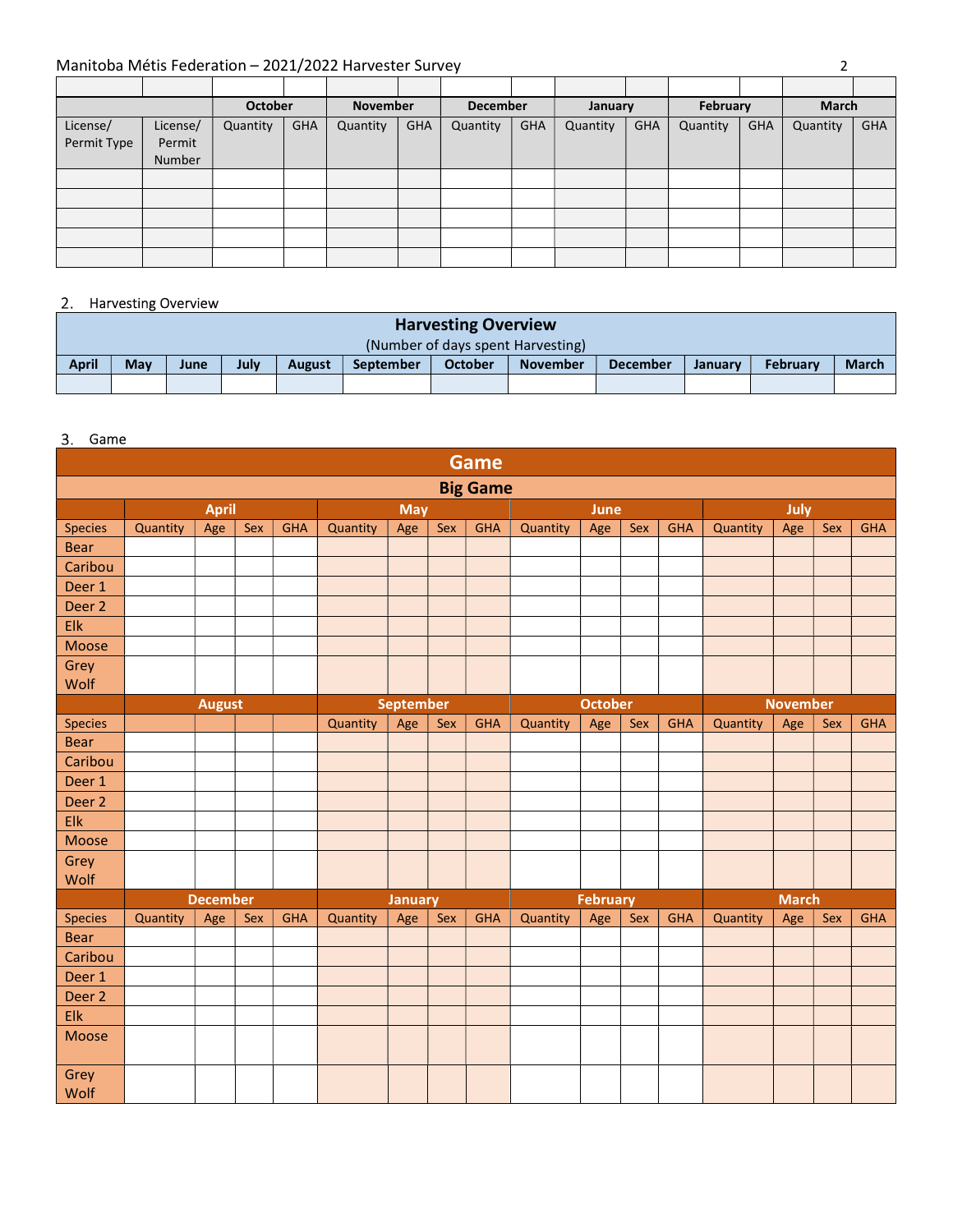|                                                                                                                                | <b>Unsuccessful Big Game Trips</b> |            |            |            |            |                              |            |            |            |            |            |            |  |  |
|--------------------------------------------------------------------------------------------------------------------------------|------------------------------------|------------|------------|------------|------------|------------------------------|------------|------------|------------|------------|------------|------------|--|--|
| (Please include GHA and what you were intending to harvest)                                                                    |                                    |            |            |            |            |                              |            |            |            |            |            |            |  |  |
| <b>March</b><br>April<br>October<br>November<br>September<br>February<br>May<br>December<br>July,<br>August<br>January<br>June |                                    |            |            |            |            |                              |            |            |            |            |            |            |  |  |
| <b>Species</b>                                                                                                                 | <b>GHA</b>                         | <b>GHA</b> | <b>GHA</b> | <b>GHA</b> | <b>GHA</b> | <b>GHA</b>                   | <b>GHA</b> | <b>GHA</b> | <b>GHA</b> | <b>GHA</b> | <b>GHA</b> | <b>GHA</b> |  |  |
|                                                                                                                                |                                    |            |            |            |            |                              |            |            |            |            |            |            |  |  |
|                                                                                                                                |                                    |            |            |            |            |                              |            |            |            |            |            |            |  |  |
|                                                                                                                                |                                    |            |            |            |            |                              |            |            |            |            |            |            |  |  |
|                                                                                                                                |                                    |            |            |            |            |                              |            |            |            |            |            |            |  |  |
|                                                                                                                                |                                    |            |            |            |            | Reason for Unsuccessful Trip |            |            |            |            |            |            |  |  |
|                                                                                                                                |                                    |            |            |            |            |                              |            |            |            |            |            |            |  |  |
|                                                                                                                                |                                    |            |            |            |            |                              |            |            |            |            |            |            |  |  |

|                |                |            |                 |            | <b>Small Game</b> |            |                |            |                 |            |              |            |
|----------------|----------------|------------|-----------------|------------|-------------------|------------|----------------|------------|-----------------|------------|--------------|------------|
|                | <b>April</b>   |            | <b>May</b>      |            | June              |            | July           |            | <b>August</b>   |            | September    |            |
| <b>Species</b> | Quantity       | <b>GHA</b> | Quantity        | <b>GHA</b> | Quantity          | <b>GHA</b> | Quantity       | <b>GHA</b> | Quantity        | <b>GHA</b> | Quantity     | <b>GHA</b> |
| <b>Badger</b>  |                |            |                 |            |                   |            |                |            |                 |            |              |            |
| <b>Beaver</b>  |                |            |                 |            |                   |            |                |            |                 |            |              |            |
| <b>Bobcat</b>  |                |            |                 |            |                   |            |                |            |                 |            |              |            |
| Coyote         |                |            |                 |            |                   |            |                |            |                 |            |              |            |
| Fisher         |                |            |                 |            |                   |            |                |            |                 |            |              |            |
| Fox            |                |            |                 |            |                   |            |                |            |                 |            |              |            |
| Lynx           |                |            |                 |            |                   |            |                |            |                 |            |              |            |
| Marten         |                |            |                 |            |                   |            |                |            |                 |            |              |            |
| Mink           |                |            |                 |            |                   |            |                |            |                 |            |              |            |
| <b>Muskrat</b> |                |            |                 |            |                   |            |                |            |                 |            |              |            |
| Porcupine      |                |            |                 |            |                   |            |                |            |                 |            |              |            |
| Rabbit         |                |            |                 |            |                   |            |                |            |                 |            |              |            |
| Raccoon        |                |            |                 |            |                   |            |                |            |                 |            |              |            |
| Squirrel       |                |            |                 |            |                   |            |                |            |                 |            |              |            |
| Otter          |                |            |                 |            |                   |            |                |            |                 |            |              |            |
| Weasel         |                |            |                 |            |                   |            |                |            |                 |            |              |            |
| Other:         |                |            |                 |            |                   |            |                |            |                 |            |              |            |
|                |                |            |                 |            |                   |            |                |            |                 |            |              |            |
|                |                |            |                 |            |                   |            |                |            |                 |            |              |            |
|                | <b>October</b> |            | <b>November</b> |            | <b>December</b>   |            | <b>January</b> |            | <b>February</b> |            | <b>March</b> |            |
| Species        | Quantity       | <b>GHA</b> | Quantity        | <b>GHA</b> | Quantity          | <b>GHA</b> | Quantity       | GHA        | Quantity        | <b>GHA</b> | Quantity     | <b>GHA</b> |
| <b>Badger</b>  |                |            |                 |            |                   |            |                |            |                 |            |              |            |
| <b>Beaver</b>  |                |            |                 |            |                   |            |                |            |                 |            |              |            |
| <b>Bobcat</b>  |                |            |                 |            |                   |            |                |            |                 |            |              |            |
| Coyote         |                |            |                 |            |                   |            |                |            |                 |            |              |            |
| Fisher         |                |            |                 |            |                   |            |                |            |                 |            |              |            |
| Fox            |                |            |                 |            |                   |            |                |            |                 |            |              |            |
| Lynx           |                |            |                 |            |                   |            |                |            |                 |            |              |            |
| Marten         |                |            |                 |            |                   |            |                |            |                 |            |              |            |
| <b>Mink</b>    |                |            |                 |            |                   |            |                |            |                 |            |              |            |
| <b>Muskrat</b> |                |            |                 |            |                   |            |                |            |                 |            |              |            |
| Porcupine      |                |            |                 |            |                   |            |                |            |                 |            |              |            |
| Rabbit         |                |            |                 |            |                   |            |                |            |                 |            |              |            |
| Raccoon        |                |            |                 |            |                   |            |                |            |                 |            |              |            |
| Squirrel       |                |            |                 |            |                   |            |                |            |                 |            |              |            |
| Otter          |                |            |                 |            |                   |            |                |            |                 |            |              |            |
| Weasel         |                |            |                 |            |                   |            |                |            |                 |            |              |            |
| Other:         |                |            |                 |            |                   |            |                |            |                 |            |              |            |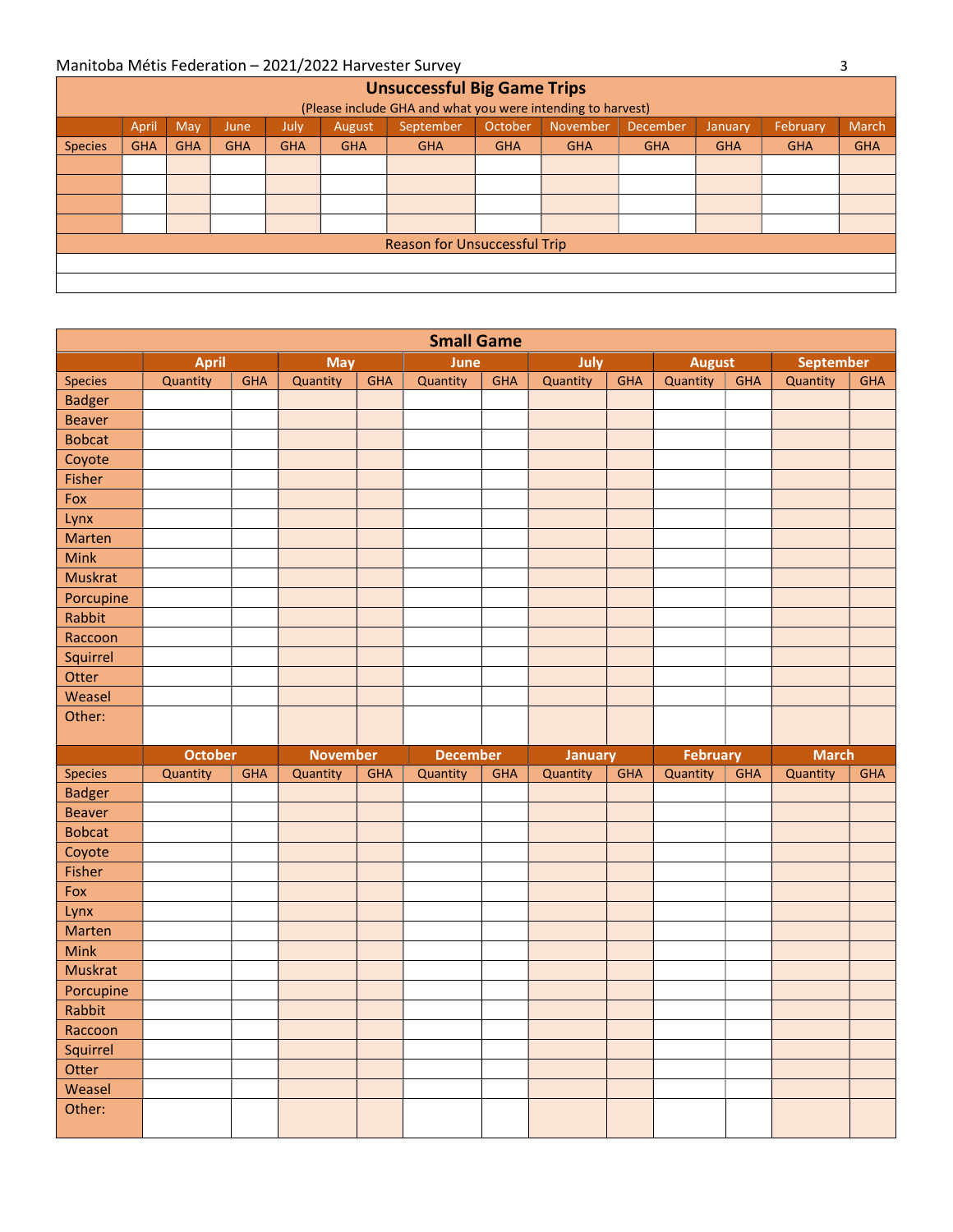|                                                                                                                        | <b>Unsuccessful Small Game Trips</b>                        |            |            |            |            |                                     |            |            |            |            |            |            |  |  |
|------------------------------------------------------------------------------------------------------------------------|-------------------------------------------------------------|------------|------------|------------|------------|-------------------------------------|------------|------------|------------|------------|------------|------------|--|--|
|                                                                                                                        | (Please include GHA and what you were intending to harvest) |            |            |            |            |                                     |            |            |            |            |            |            |  |  |
| March<br>April<br>November<br>February<br>May<br>September<br>October<br>December<br>July<br>August<br>January<br>June |                                                             |            |            |            |            |                                     |            |            |            |            |            |            |  |  |
| <b>Species</b>                                                                                                         | <b>GHA</b>                                                  | <b>GHA</b> | <b>GHA</b> | <b>GHA</b> | <b>GHA</b> | <b>GHA</b>                          | <b>GHA</b> | <b>GHA</b> | <b>GHA</b> | <b>GHA</b> | <b>GHA</b> | <b>GHA</b> |  |  |
|                                                                                                                        |                                                             |            |            |            |            |                                     |            |            |            |            |            |            |  |  |
|                                                                                                                        |                                                             |            |            |            |            |                                     |            |            |            |            |            |            |  |  |
|                                                                                                                        |                                                             |            |            |            |            |                                     |            |            |            |            |            |            |  |  |
|                                                                                                                        |                                                             |            |            |            |            |                                     |            |            |            |            |            |            |  |  |
|                                                                                                                        |                                                             |            |            |            |            | <b>Reason for Unsuccessful Trip</b> |            |            |            |            |            |            |  |  |
|                                                                                                                        |                                                             |            |            |            |            |                                     |            |            |            |            |            |            |  |  |
|                                                                                                                        |                                                             |            |            |            |            |                                     |            |            |            |            |            |            |  |  |

### 4. Game Bird

| <b>Game Birds</b>         |                            |            |                             |            |                             |            |                            |            |                             |            |                          |            |  |
|---------------------------|----------------------------|------------|-----------------------------|------------|-----------------------------|------------|----------------------------|------------|-----------------------------|------------|--------------------------|------------|--|
|                           |                            |            |                             |            | <b>Upland Birds</b>         |            |                            |            |                             |            |                          |            |  |
|                           | <b>April</b>               |            | <b>May</b>                  |            | <b>August</b>               |            | September                  |            |                             |            |                          |            |  |
| Species                   | Quantity                   | <b>GHA</b> | Quantity                    | <b>GHA</b> | Quantity                    | <b>GHA</b> | Quantity                   | <b>GHA</b> | Quantity                    | <b>GHA</b> | Quantity                 | <b>GHA</b> |  |
| Gray                      |                            |            |                             |            |                             |            |                            |            |                             |            |                          |            |  |
| Partridge                 |                            |            |                             |            |                             |            |                            |            |                             |            |                          |            |  |
| Prairie                   |                            |            |                             |            |                             |            |                            |            |                             |            |                          |            |  |
| Chicken                   |                            |            |                             |            |                             |            |                            |            |                             |            |                          |            |  |
| Ring-                     |                            |            |                             |            |                             |            |                            |            |                             |            |                          |            |  |
| <b>Necked</b><br>Pheasant |                            |            |                             |            |                             |            |                            |            |                             |            |                          |            |  |
| Rock                      |                            |            |                             |            |                             |            |                            |            |                             |            |                          |            |  |
| Ptarmigan                 |                            |            |                             |            |                             |            |                            |            |                             |            |                          |            |  |
| Ruffed                    |                            |            |                             |            |                             |            |                            |            |                             |            |                          |            |  |
| Grouse                    |                            |            |                             |            |                             |            |                            |            |                             |            |                          |            |  |
| Sharp-                    |                            |            |                             |            |                             |            |                            |            |                             |            |                          |            |  |
| <b>Tailed</b>             |                            |            |                             |            |                             |            |                            |            |                             |            |                          |            |  |
| Grouse                    |                            |            |                             |            |                             |            |                            |            |                             |            |                          |            |  |
| Spruce                    |                            |            |                             |            |                             |            |                            |            |                             |            |                          |            |  |
| Grouse                    |                            |            |                             |            |                             |            |                            |            |                             |            |                          |            |  |
| Wild                      |                            |            |                             |            |                             |            |                            |            |                             |            |                          |            |  |
| <b>Turkey</b>             |                            |            |                             |            |                             |            |                            |            |                             |            |                          |            |  |
| Willow                    |                            |            |                             |            |                             |            |                            |            |                             |            |                          |            |  |
| Ptarmigan                 |                            |            |                             |            |                             |            |                            |            |                             |            |                          |            |  |
| Other:                    |                            |            |                             |            |                             |            |                            |            |                             |            |                          |            |  |
|                           |                            |            |                             |            |                             |            |                            |            |                             |            |                          |            |  |
| Species                   | <b>October</b><br>Quantity | <b>GHA</b> | <b>November</b><br>Quantity | <b>GHA</b> | <b>December</b><br>Quantity | <b>GHA</b> | <b>January</b><br>Quantity | <b>GHA</b> | <b>February</b><br>Quantity | <b>GHA</b> | <b>March</b><br>Quantity | <b>GHA</b> |  |
| Gray                      |                            |            |                             |            |                             |            |                            |            |                             |            |                          |            |  |
| Partridge                 |                            |            |                             |            |                             |            |                            |            |                             |            |                          |            |  |
| Prairie                   |                            |            |                             |            |                             |            |                            |            |                             |            |                          |            |  |
| Chicken                   |                            |            |                             |            |                             |            |                            |            |                             |            |                          |            |  |
| Ring-                     |                            |            |                             |            |                             |            |                            |            |                             |            |                          |            |  |
| <b>Necked</b>             |                            |            |                             |            |                             |            |                            |            |                             |            |                          |            |  |
| Pheasant                  |                            |            |                             |            |                             |            |                            |            |                             |            |                          |            |  |
| Rock                      |                            |            |                             |            |                             |            |                            |            |                             |            |                          |            |  |
| Ptarmigan                 |                            |            |                             |            |                             |            |                            |            |                             |            |                          |            |  |
| Ruffed                    |                            |            |                             |            |                             |            |                            |            |                             |            |                          |            |  |
| Grouse                    |                            |            |                             |            |                             |            |                            |            |                             |            |                          |            |  |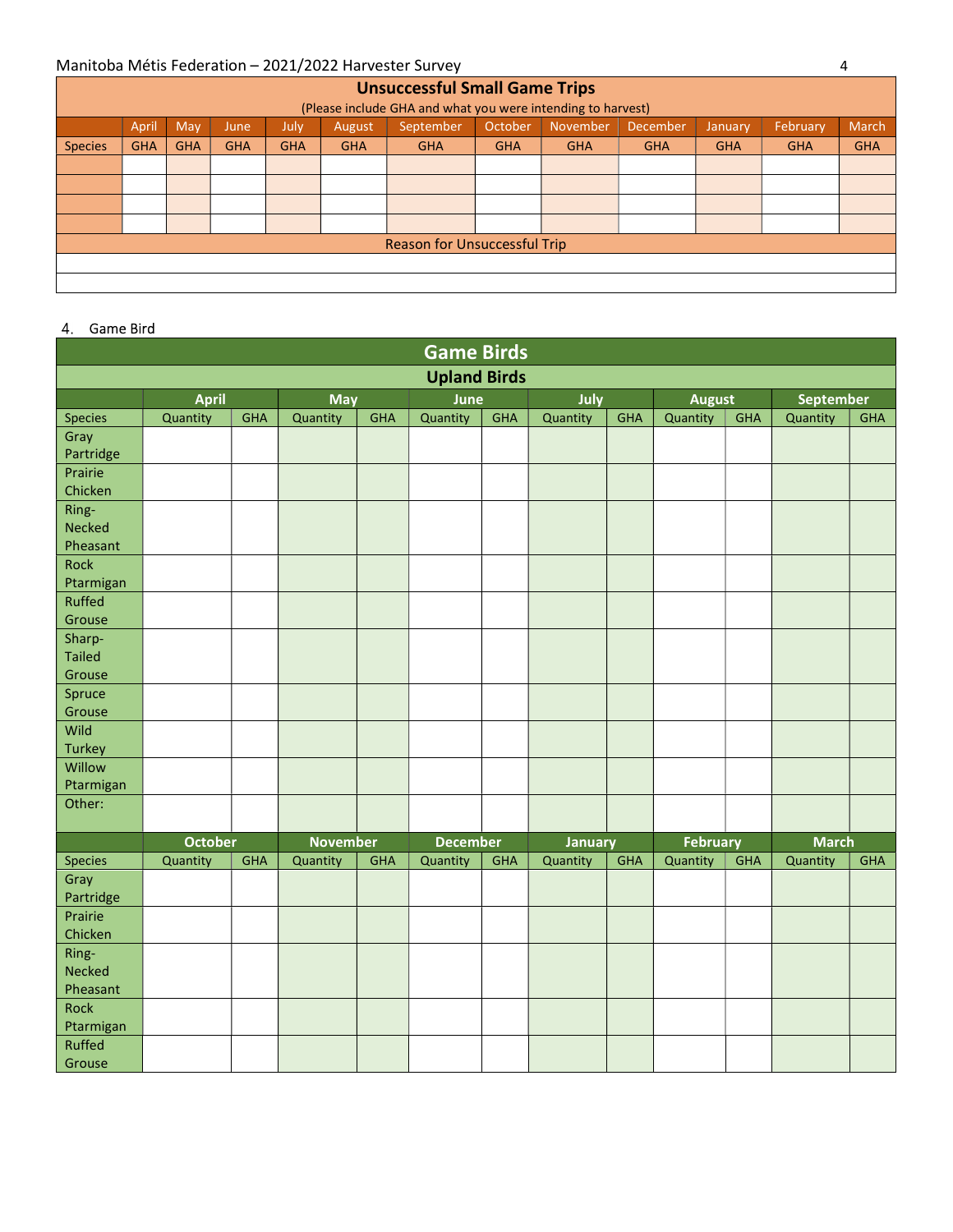|                |            |            | <b>October</b> |            | <b>November</b> |            | <b>December</b>                       |            | <b>January</b>                                              |            |            | <b>February</b> | <b>March</b> |            |
|----------------|------------|------------|----------------|------------|-----------------|------------|---------------------------------------|------------|-------------------------------------------------------------|------------|------------|-----------------|--------------|------------|
| Species        |            | Quantity   | <b>GHA</b>     | Quantity   |                 | <b>GHA</b> | Quantity                              | <b>GHA</b> | Quantity                                                    | <b>GHA</b> | Quantity   | <b>GHA</b>      | Quantity     | <b>GHA</b> |
| Sharp-         |            |            |                |            |                 |            |                                       |            |                                                             |            |            |                 |              |            |
| <b>Tailed</b>  |            |            |                |            |                 |            |                                       |            |                                                             |            |            |                 |              |            |
| Grouse         |            |            |                |            |                 |            |                                       |            |                                                             |            |            |                 |              |            |
| Spruce         |            |            |                |            |                 |            |                                       |            |                                                             |            |            |                 |              |            |
| Grouse         |            |            |                |            |                 |            |                                       |            |                                                             |            |            |                 |              |            |
| Wild           |            |            |                |            |                 |            |                                       |            |                                                             |            |            |                 |              |            |
| <b>Turkey</b>  |            |            |                |            |                 |            |                                       |            |                                                             |            |            |                 |              |            |
| Willow         |            |            |                |            |                 |            |                                       |            |                                                             |            |            |                 |              |            |
| Ptarmigan      |            |            |                |            |                 |            |                                       |            |                                                             |            |            |                 |              |            |
| Other:         |            |            |                |            |                 |            |                                       |            |                                                             |            |            |                 |              |            |
|                |            |            |                |            |                 |            |                                       |            |                                                             |            |            |                 |              |            |
|                |            |            |                |            |                 |            | <b>Unsuccessful Upland Bird Trips</b> |            | (Please include GHA and what you were intending to harvest) |            |            |                 |              |            |
|                | April      | May        | June           | July       | August          |            | September                             | October    | November                                                    |            | December   | January         | February     | March      |
| <b>Species</b> | <b>GHA</b> | <b>GHA</b> | <b>GHA</b>     | <b>GHA</b> | <b>GHA</b>      |            | <b>GHA</b>                            | <b>GHA</b> | <b>GHA</b>                                                  |            | <b>GHA</b> | <b>GHA</b>      | <b>GHA</b>   | <b>GHA</b> |
|                |            |            |                |            |                 |            |                                       |            |                                                             |            |            |                 |              |            |
|                |            |            |                |            |                 |            |                                       |            |                                                             |            |            |                 |              |            |
|                |            |            |                |            |                 |            |                                       |            |                                                             |            |            |                 |              |            |
|                |            |            |                |            |                 |            |                                       |            |                                                             |            |            |                 |              |            |
|                |            |            |                |            |                 |            | <b>Reason for Unsuccessful Trip</b>   |            |                                                             |            |            |                 |              |            |
|                |            |            |                |            |                 |            |                                       |            |                                                             |            |            |                 |              |            |
|                |            |            |                |            |                 |            |                                       |            |                                                             |            |            |                 |              |            |

|                |            |                |            |            |                 |            | <b>Migratory Birds</b>                                      |            |            |            |            |                 |            |                  |            |
|----------------|------------|----------------|------------|------------|-----------------|------------|-------------------------------------------------------------|------------|------------|------------|------------|-----------------|------------|------------------|------------|
|                |            | <b>April</b>   |            |            | May             |            | June                                                        |            | July       |            |            | <b>August</b>   |            | <b>September</b> |            |
| <b>Species</b> |            | Quantity       | <b>GHA</b> | Quantity   |                 | <b>GHA</b> | Quantity                                                    | <b>GHA</b> | Quantity   | <b>GHA</b> | Quantity   |                 | <b>GHA</b> | Quantity         | <b>GHA</b> |
| Coots          |            |                |            |            |                 |            |                                                             |            |            |            |            |                 |            |                  |            |
| Crane          |            |                |            |            |                 |            |                                                             |            |            |            |            |                 |            |                  |            |
| <b>Ducks</b>   |            |                |            |            |                 |            |                                                             |            |            |            |            |                 |            |                  |            |
| Geese          |            |                |            |            |                 |            |                                                             |            |            |            |            |                 |            |                  |            |
| Snipe          |            |                |            |            |                 |            |                                                             |            |            |            |            |                 |            |                  |            |
| Other:         |            |                |            |            |                 |            |                                                             |            |            |            |            |                 |            |                  |            |
|                |            | <b>October</b> |            |            | <b>November</b> |            | <b>December</b>                                             |            | January    |            |            | <b>February</b> |            | <b>March</b>     |            |
| <b>Species</b> |            | Quantity       | <b>GHA</b> | Quantity   |                 | <b>GHA</b> | Quantity                                                    | <b>GHA</b> | Quantity   | <b>GHA</b> | Quantity   |                 | <b>GHA</b> | Quantity         | <b>GHA</b> |
| Coots          |            |                |            |            |                 |            |                                                             |            |            |            |            |                 |            |                  |            |
| Crane          |            |                |            |            |                 |            |                                                             |            |            |            |            |                 |            |                  |            |
| <b>Ducks</b>   |            |                |            |            |                 |            |                                                             |            |            |            |            |                 |            |                  |            |
| Geese          |            |                |            |            |                 |            |                                                             |            |            |            |            |                 |            |                  |            |
| Snipe          |            |                |            |            |                 |            |                                                             |            |            |            |            |                 |            |                  |            |
| Other:         |            |                |            |            |                 |            |                                                             |            |            |            |            |                 |            |                  |            |
|                |            |                |            |            |                 |            | <b>Unsuccessful Migratory Bird Trips</b>                    |            |            |            |            |                 |            |                  |            |
|                |            |                |            |            |                 |            | (Please include GHA and what you were intending to harvest) |            |            |            |            |                 |            |                  |            |
|                | April      | May            | June       | July       | August          |            | September                                                   | October    | November   |            | December   |                 | January    | February         | March      |
| <b>Species</b> | <b>GHA</b> | <b>GHA</b>     | <b>GHA</b> | <b>GHA</b> | <b>GHA</b>      |            | <b>GHA</b>                                                  | <b>GHA</b> | <b>GHA</b> |            | <b>GHA</b> |                 | <b>GHA</b> | <b>GHA</b>       | <b>GHA</b> |
|                |            |                |            |            |                 |            |                                                             |            |            |            |            |                 |            |                  |            |
|                |            |                |            |            |                 |            |                                                             |            |            |            |            |                 |            |                  |            |
|                |            |                |            |            |                 |            |                                                             |            |            |            |            |                 |            |                  |            |
|                |            |                |            |            |                 |            |                                                             |            |            |            |            |                 |            |                  |            |
|                |            |                |            |            |                 |            | <b>Reason for Unsuccessful Trip</b>                         |            |            |            |            |                 |            |                  |            |
|                |            |                |            |            |                 |            |                                                             |            |            |            |            |                 |            |                  |            |
|                |            |                |            |            |                 |            |                                                             |            |            |            |            |                 |            |                  |            |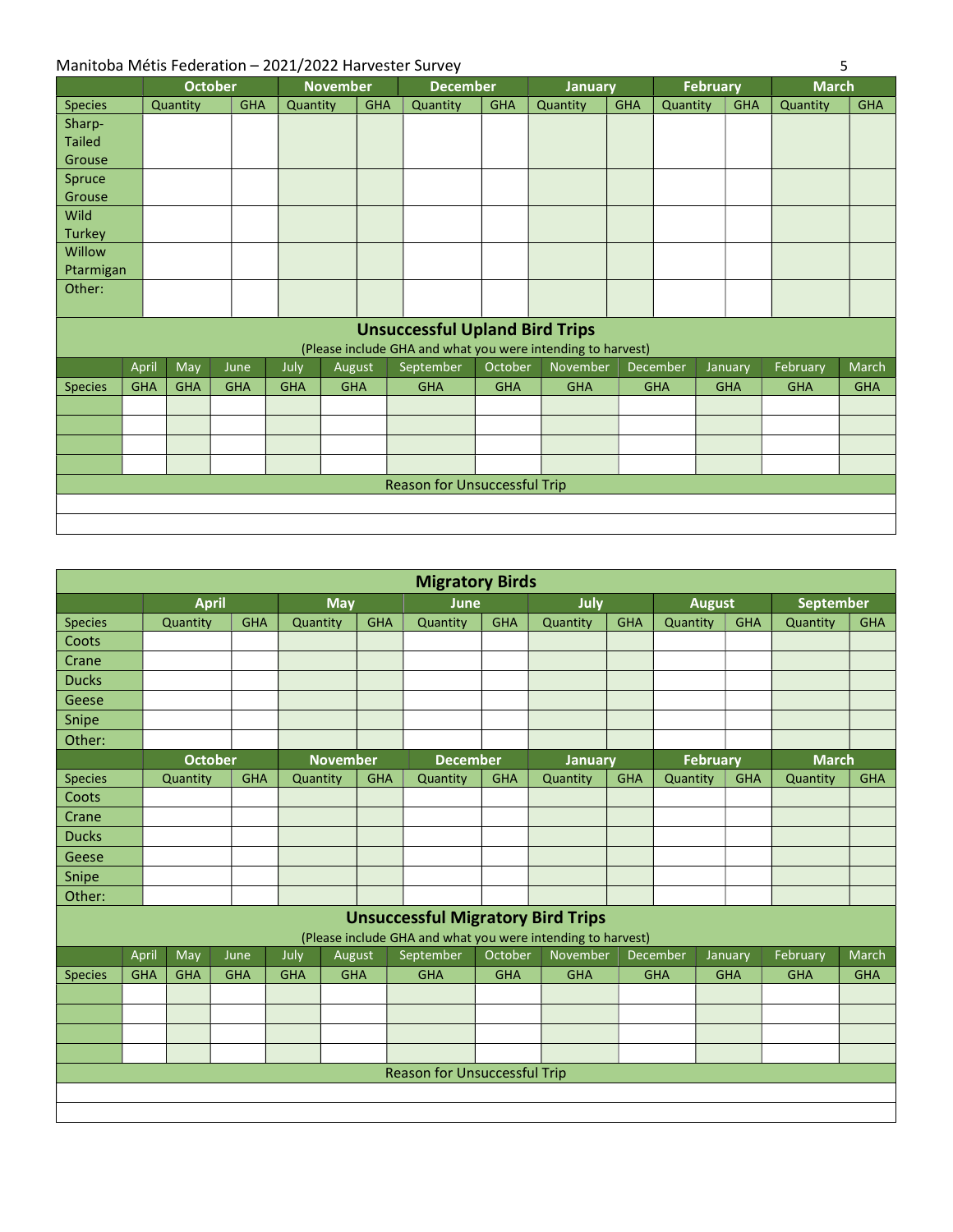| Fish                |                |            |                 |            |                 |            |                |            |                 |            |                  |            |
|---------------------|----------------|------------|-----------------|------------|-----------------|------------|----------------|------------|-----------------|------------|------------------|------------|
|                     | <b>April</b>   |            | <b>May</b>      |            | June            |            | July           |            | <b>August</b>   |            | <b>September</b> |            |
| Species             | Lbs            | <b>GHA</b> | Lbs             | <b>GHA</b> | Lbs             | <b>GHA</b> | Lbs            | <b>GHA</b> | Lbs             | <b>GHA</b> | Lbs              | <b>GHA</b> |
| <b>Bass</b>         |                |            |                 |            |                 |            |                |            |                 |            |                  |            |
| Carp                |                |            |                 |            |                 |            |                |            |                 |            |                  |            |
| Catfish             |                |            |                 |            |                 |            |                |            |                 |            |                  |            |
| Char                |                |            |                 |            |                 |            |                |            |                 |            |                  |            |
| Crappie             |                |            |                 |            |                 |            |                |            |                 |            |                  |            |
| Drum                |                |            |                 |            |                 |            |                |            |                 |            |                  |            |
| Goldeye             |                |            |                 |            |                 |            |                |            |                 |            |                  |            |
| Grayling            |                |            |                 |            |                 |            |                |            |                 |            |                  |            |
| Jack Fish/          |                |            |                 |            |                 |            |                |            |                 |            |                  |            |
| Northern Pike       |                |            |                 |            |                 |            |                |            |                 |            |                  |            |
| Mariah              |                |            |                 |            |                 |            |                |            |                 |            |                  |            |
| Mooneye             |                |            |                 |            |                 |            |                |            |                 |            |                  |            |
| <b>Mussels</b>      |                |            |                 |            |                 |            |                |            |                 |            |                  |            |
| Muskellunge         |                |            |                 |            |                 |            |                |            |                 |            |                  |            |
| Perch               |                |            |                 |            |                 |            |                |            |                 |            |                  |            |
| Sauger              |                |            |                 |            |                 |            |                |            |                 |            |                  |            |
| Sucker              |                |            |                 |            |                 |            |                |            |                 |            |                  |            |
| <b>Trout</b>        |                |            |                 |            |                 |            |                |            |                 |            |                  |            |
| Walleye/            |                |            |                 |            |                 |            |                |            |                 |            |                  |            |
| Pickerel            |                |            |                 |            |                 |            |                |            |                 |            |                  |            |
| Whitefish           |                |            |                 |            |                 |            |                |            |                 |            |                  |            |
| Other:              |                |            |                 |            |                 |            |                |            |                 |            |                  |            |
|                     |                |            |                 |            |                 |            |                |            |                 |            |                  |            |
|                     |                |            |                 |            |                 |            |                |            |                 |            |                  |            |
|                     | <b>October</b> |            | <b>November</b> |            | <b>December</b> |            | <b>January</b> |            | <b>February</b> |            | <b>March</b>     |            |
| Species             | Lbs            | <b>GHA</b> | Lbs             | <b>GHA</b> | Lbs             | <b>GHA</b> | Lbs            | <b>GHA</b> | Lbs             | <b>GHA</b> | Lbs              | <b>GHA</b> |
| <b>Bass</b>         |                |            |                 |            |                 |            |                |            |                 |            |                  |            |
| Carp                |                |            |                 |            |                 |            |                |            |                 |            |                  |            |
| Catfish             |                |            |                 |            |                 |            |                |            |                 |            |                  |            |
| Char                |                |            |                 |            |                 |            |                |            |                 |            |                  |            |
| Crappie             |                |            |                 |            |                 |            |                |            |                 |            |                  |            |
| Drum                |                |            |                 |            |                 |            |                |            |                 |            |                  |            |
| Goldeye             |                |            |                 |            |                 |            |                |            |                 |            |                  |            |
| Г<br>Grayling       |                |            |                 |            |                 |            |                |            |                 |            |                  |            |
| Jack Fish/          |                |            |                 |            |                 |            |                |            |                 |            |                  |            |
| Northern Pike       |                |            |                 |            |                 |            |                |            |                 |            |                  |            |
| Mariah              |                |            |                 |            |                 |            |                |            |                 |            |                  |            |
| Mooneye             |                |            |                 |            |                 |            |                |            |                 |            |                  |            |
| Mussels             |                |            |                 |            |                 |            |                |            |                 |            |                  |            |
| Muskellunge         |                |            |                 |            |                 |            |                |            |                 |            |                  |            |
| Perch               |                |            |                 |            |                 |            |                |            |                 |            |                  |            |
| Sauger              |                |            |                 |            |                 |            |                |            |                 |            |                  |            |
| Sucker              |                |            |                 |            |                 |            |                |            |                 |            |                  |            |
| Trout               |                |            |                 |            |                 |            |                |            |                 |            |                  |            |
| Walleye/            |                |            |                 |            |                 |            |                |            |                 |            |                  |            |
| Pickerel            |                |            |                 |            |                 |            |                |            |                 |            |                  |            |
| Whitefish<br>Other: |                |            |                 |            |                 |            |                |            |                 |            |                  |            |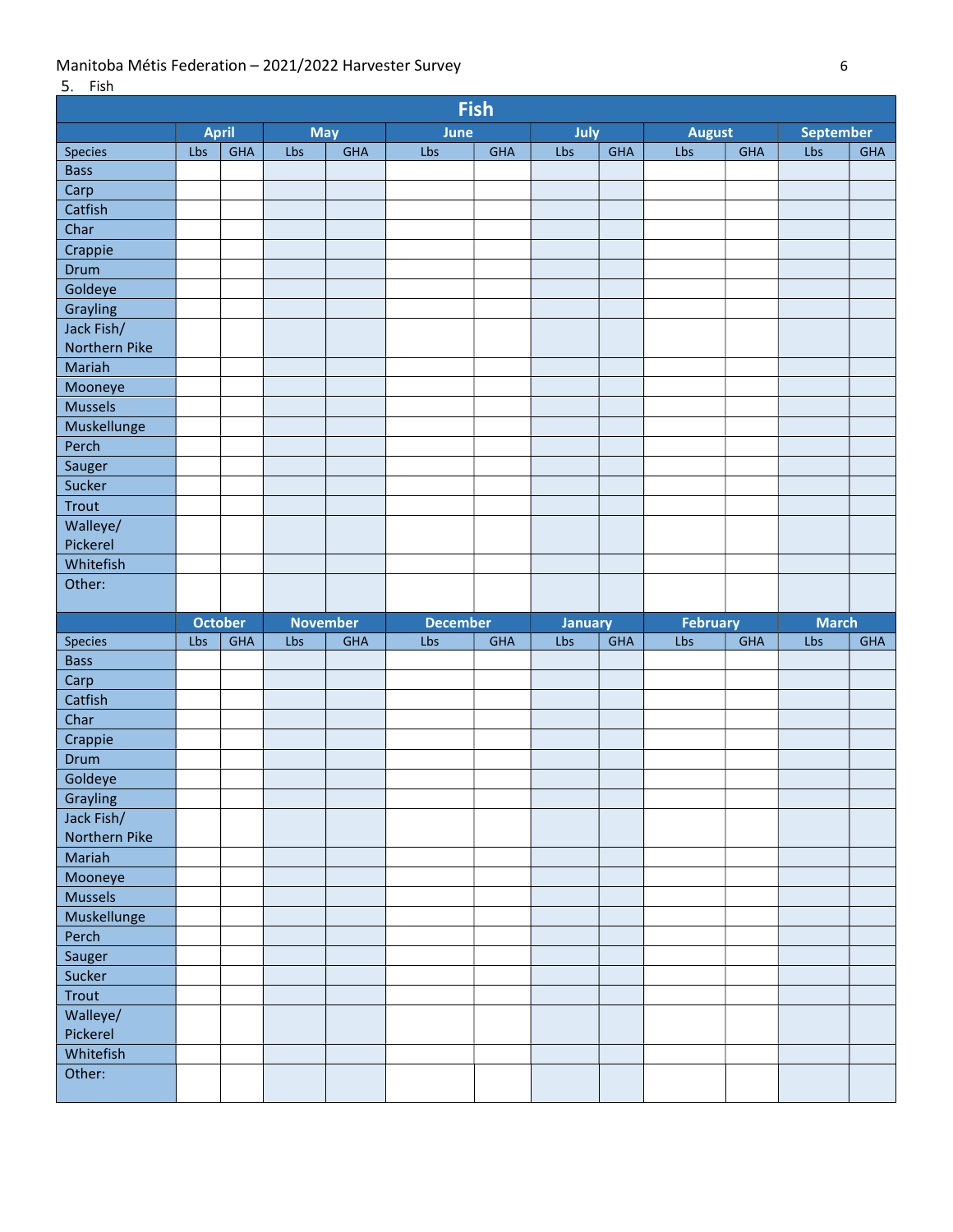|                | <b>Unsuccessful Fish Trips</b>                              |            |            |            |            |                              |            |            |                 |            |            |              |  |  |
|----------------|-------------------------------------------------------------|------------|------------|------------|------------|------------------------------|------------|------------|-----------------|------------|------------|--------------|--|--|
|                | (Please include GHA and what you were intending to harvest) |            |            |            |            |                              |            |            |                 |            |            |              |  |  |
|                | April                                                       | <b>May</b> | June       | July.      | August     | September                    | October    | November   | <b>December</b> | January    | February   | <b>March</b> |  |  |
| <b>Species</b> | <b>GHA</b>                                                  | <b>GHA</b> | <b>GHA</b> | <b>GHA</b> | <b>GHA</b> | <b>GHA</b>                   | <b>GHA</b> | <b>GHA</b> | <b>GHA</b>      | <b>GHA</b> | <b>GHA</b> | <b>GHA</b>   |  |  |
|                |                                                             |            |            |            |            |                              |            |            |                 |            |            |              |  |  |
|                |                                                             |            |            |            |            |                              |            |            |                 |            |            |              |  |  |
|                |                                                             |            |            |            |            |                              |            |            |                 |            |            |              |  |  |
|                |                                                             |            |            |            |            |                              |            |            |                 |            |            |              |  |  |
|                |                                                             |            |            |            |            | Reason for Unsuccessful Trip |            |            |                 |            |            |              |  |  |
|                |                                                             |            |            |            |            |                              |            |            |                 |            |            |              |  |  |
|                |                                                             |            |            |            |            |                              |            |            |                 |            |            |              |  |  |

### 6. Gathering

| <b>Gathering</b>     |                                                                          |                |                 |            |                 |            |                |            |                 |            |              |            |  |  |
|----------------------|--------------------------------------------------------------------------|----------------|-----------------|------------|-----------------|------------|----------------|------------|-----------------|------------|--------------|------------|--|--|
| <b>Berries/Fruit</b> |                                                                          |                |                 |            |                 |            |                |            |                 |            |              |            |  |  |
|                      | <b>April</b><br>September<br><b>May</b><br>July<br>June<br><b>August</b> |                |                 |            |                 |            |                |            |                 |            |              |            |  |  |
| <b>Item</b>          | <b>Lbs</b>                                                               | <b>GHA</b>     | <b>Lbs</b>      | <b>GHA</b> | <b>Lbs</b>      | <b>GHA</b> | Lbs            | <b>GHA</b> | Lbs             | <b>GHA</b> | <b>Lbs</b>   | <b>GHA</b> |  |  |
| <b>Blueberries</b>   |                                                                          |                |                 |            |                 |            |                |            |                 |            |              |            |  |  |
| <b>Chokecherries</b> |                                                                          |                |                 |            |                 |            |                |            |                 |            |              |            |  |  |
| <b>Cranberries</b>   |                                                                          |                |                 |            |                 |            |                |            |                 |            |              |            |  |  |
| <b>Pin Cherries</b>  |                                                                          |                |                 |            |                 |            |                |            |                 |            |              |            |  |  |
| Raspberries          |                                                                          |                |                 |            |                 |            |                |            |                 |            |              |            |  |  |
| Saskatoon            |                                                                          |                |                 |            |                 |            |                |            |                 |            |              |            |  |  |
| <b>Berries</b>       |                                                                          |                |                 |            |                 |            |                |            |                 |            |              |            |  |  |
| <b>Strawberries</b>  |                                                                          |                |                 |            |                 |            |                |            |                 |            |              |            |  |  |
| Other:               |                                                                          |                |                 |            |                 |            |                |            |                 |            |              |            |  |  |
|                      |                                                                          |                |                 |            |                 |            |                |            |                 |            |              |            |  |  |
|                      |                                                                          |                |                 |            |                 |            |                |            |                 |            | <b>March</b> |            |  |  |
|                      |                                                                          | <b>October</b> | <b>November</b> |            | <b>December</b> |            | <b>January</b> |            | <b>February</b> |            |              |            |  |  |
| <b>Item</b>          | <b>Lbs</b>                                                               | <b>GHA</b>     | Lbs             | <b>GHA</b> | Lbs             | <b>GHA</b> | Lbs            | <b>GHA</b> | Lbs             | <b>GHA</b> | Lbs          | <b>GHA</b> |  |  |
| <b>Blueberries</b>   |                                                                          |                |                 |            |                 |            |                |            |                 |            |              |            |  |  |
| Chokecherries        |                                                                          |                |                 |            |                 |            |                |            |                 |            |              |            |  |  |
| <b>Cranberries</b>   |                                                                          |                |                 |            |                 |            |                |            |                 |            |              |            |  |  |
| <b>Pin Cherries</b>  |                                                                          |                |                 |            |                 |            |                |            |                 |            |              |            |  |  |
| Raspberries          |                                                                          |                |                 |            |                 |            |                |            |                 |            |              |            |  |  |
| Saskatoon            |                                                                          |                |                 |            |                 |            |                |            |                 |            |              |            |  |  |
| <b>Berries</b>       |                                                                          |                |                 |            |                 |            |                |            |                 |            |              |            |  |  |
| <b>Strawberries</b>  |                                                                          |                |                 |            |                 |            |                |            |                 |            |              |            |  |  |
| Other:               |                                                                          |                |                 |            |                 |            |                |            |                 |            |              |            |  |  |

| <b>Medicines/Plants</b> |                                                                                        |            |     |            |     |            |     |            |     |            |     |            |  |  |  |
|-------------------------|----------------------------------------------------------------------------------------|------------|-----|------------|-----|------------|-----|------------|-----|------------|-----|------------|--|--|--|
|                         | <b>April</b><br><b>September</b><br><b>May</b><br>July<br><b>June</b><br><b>August</b> |            |     |            |     |            |     |            |     |            |     |            |  |  |  |
| Item                    | Lbs                                                                                    | <b>GHA</b> | Lbs | <b>GHA</b> | Lbs | <b>GHA</b> | Lbs | <b>GHA</b> | Lbs | <b>GHA</b> | Lbs | <b>GHA</b> |  |  |  |
| <b>Anise Hyssop</b>     |                                                                                        |            |     |            |     |            |     |            |     |            |     |            |  |  |  |
| <b>Balsam</b>           |                                                                                        |            |     |            |     |            |     |            |     |            |     |            |  |  |  |
| <b>Bark</b>             |                                                                                        |            |     |            |     |            |     |            |     |            |     |            |  |  |  |
| Chaga                   |                                                                                        |            |     |            |     |            |     |            |     |            |     |            |  |  |  |
| <b>Herbs</b>            |                                                                                        |            |     |            |     |            |     |            |     |            |     |            |  |  |  |
| Juniper                 |                                                                                        |            |     |            |     |            |     |            |     |            |     |            |  |  |  |
| Mint                    |                                                                                        |            |     |            |     |            |     |            |     |            |     |            |  |  |  |
| Mushroom                |                                                                                        |            |     |            |     |            |     |            |     |            |     |            |  |  |  |
| <b>Muskrat Root</b>     |                                                                                        |            |     |            |     |            |     |            |     |            |     |            |  |  |  |
| Roots                   |                                                                                        |            |     |            |     |            |     |            |     |            |     |            |  |  |  |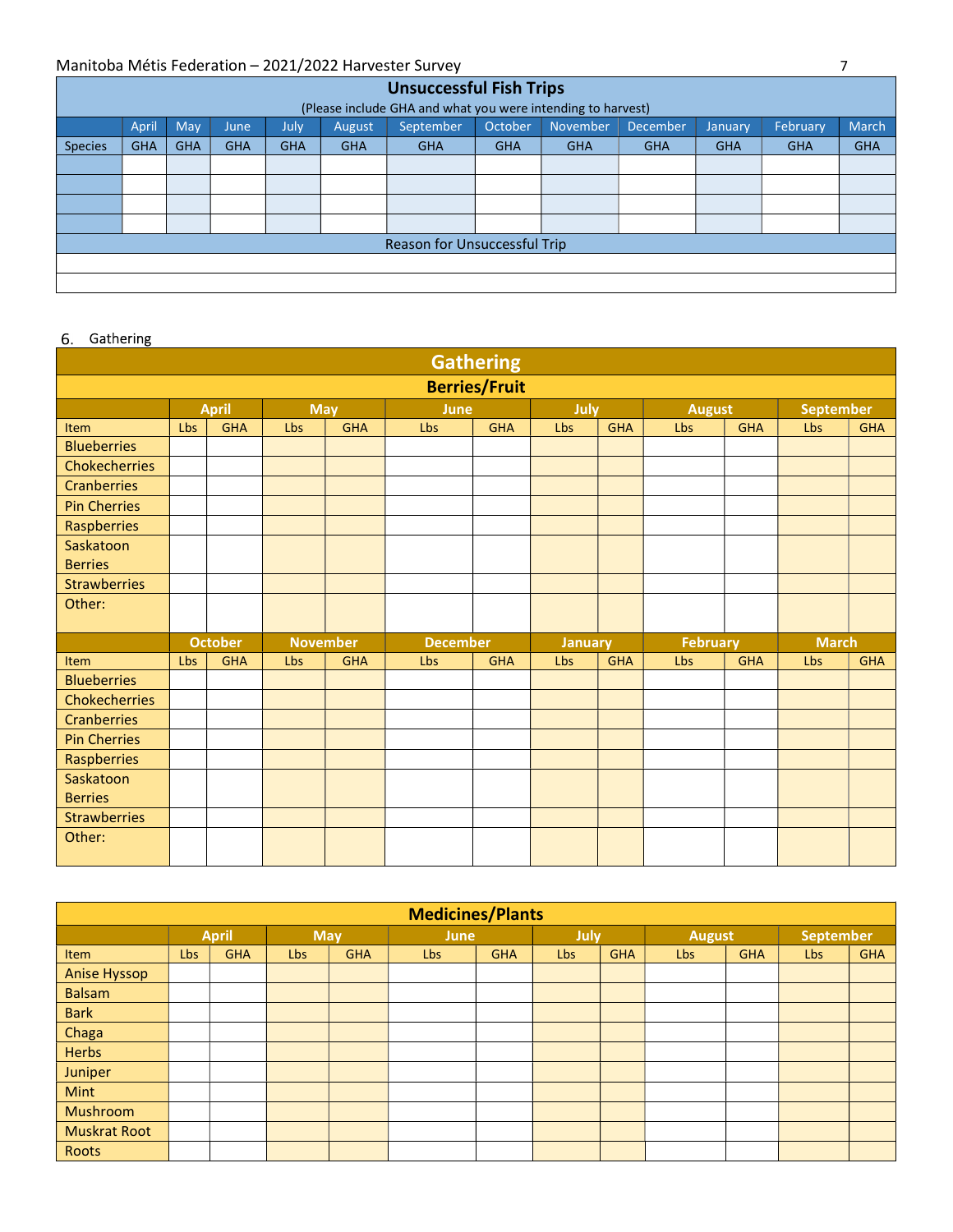|                     |     | <b>April</b>   | <b>May</b>      |            | June |                 | July |                | <b>August</b>   |            | <b>September</b> |            |
|---------------------|-----|----------------|-----------------|------------|------|-----------------|------|----------------|-----------------|------------|------------------|------------|
| Item                | Lbs | <b>GHA</b>     | Lbs             | <b>GHA</b> | Lbs  | <b>GHA</b>      | Lbs  | <b>GHA</b>     | Lbs             | <b>GHA</b> | Lbs              | <b>GHA</b> |
| Sage                |     |                |                 |            |      |                 |      |                |                 |            |                  |            |
| <b>Sweet Grass</b>  |     |                |                 |            |      |                 |      |                |                 |            |                  |            |
| <b>Tree Sap</b>     |     |                |                 |            |      |                 |      |                |                 |            |                  |            |
| Yarrow              |     |                |                 |            |      |                 |      |                |                 |            |                  |            |
| Other:              |     |                |                 |            |      |                 |      |                |                 |            |                  |            |
|                     |     |                |                 |            |      |                 |      |                |                 |            |                  |            |
|                     |     | <b>October</b> | <b>November</b> |            |      | <b>December</b> |      | <b>January</b> | <b>February</b> |            | <b>March</b>     |            |
| Item                | Lbs | <b>GHA</b>     | Lbs             | <b>GHA</b> | Lbs  | <b>GHA</b>      | Lbs  | <b>GHA</b>     | Lbs             | <b>GHA</b> | Lbs              | <b>GHA</b> |
| <b>Anise Hyssop</b> |     |                |                 |            |      |                 |      |                |                 |            |                  |            |
| <b>Balsam</b>       |     |                |                 |            |      |                 |      |                |                 |            |                  |            |
| <b>Bark</b>         |     |                |                 |            |      |                 |      |                |                 |            |                  |            |
| Chaga               |     |                |                 |            |      |                 |      |                |                 |            |                  |            |
| <b>Herbs</b>        |     |                |                 |            |      |                 |      |                |                 |            |                  |            |
| Juniper             |     |                |                 |            |      |                 |      |                |                 |            |                  |            |
| Mint                |     |                |                 |            |      |                 |      |                |                 |            |                  |            |
| Mushroom            |     |                |                 |            |      |                 |      |                |                 |            |                  |            |
| <b>Muskrat Root</b> |     |                |                 |            |      |                 |      |                |                 |            |                  |            |
| Roots               |     |                |                 |            |      |                 |      |                |                 |            |                  |            |
| Sage                |     |                |                 |            |      |                 |      |                |                 |            |                  |            |
| <b>Sweet Grass</b>  |     |                |                 |            |      |                 |      |                |                 |            |                  |            |
| <b>Tree Sap</b>     |     |                |                 |            |      |                 |      |                |                 |            |                  |            |
| Yarrow              |     |                |                 |            |      |                 |      |                |                 |            |                  |            |
| Other:              |     |                |                 |            |      |                 |      |                |                 |            |                  |            |
|                     |     |                |                 |            |      |                 |      |                |                 |            |                  |            |

| <b>Wood</b>  |      |                |                 |            |                 |            |                |            |                 |            |                  |            |  |
|--------------|------|----------------|-----------------|------------|-----------------|------------|----------------|------------|-----------------|------------|------------------|------------|--|
|              |      | <b>April</b>   | <b>May</b>      |            | June            |            | July           |            | <b>August</b>   |            | <b>September</b> |            |  |
| Item         | Cord | <b>GHA</b>     | Cord            | <b>GHA</b> | Cord            | <b>GHA</b> | Cord           | <b>GHA</b> | Cord            | <b>GHA</b> | Cord             | <b>GHA</b> |  |
| Ash          |      |                |                 |            |                 |            |                |            |                 |            |                  |            |  |
| <b>Birch</b> |      |                |                 |            |                 |            |                |            |                 |            |                  |            |  |
| Cedar        |      |                |                 |            |                 |            |                |            |                 |            |                  |            |  |
| Oak          |      |                |                 |            |                 |            |                |            |                 |            |                  |            |  |
| Pine         |      |                |                 |            |                 |            |                |            |                 |            |                  |            |  |
| Poplar       |      |                |                 |            |                 |            |                |            |                 |            |                  |            |  |
| Spruce       |      |                |                 |            |                 |            |                |            |                 |            |                  |            |  |
| Other:       |      |                |                 |            |                 |            |                |            |                 |            |                  |            |  |
|              |      |                |                 |            |                 |            |                |            |                 |            |                  |            |  |
|              |      | <b>October</b> | <b>November</b> |            | <b>December</b> |            | <b>January</b> |            | <b>February</b> |            | <b>March</b>     |            |  |
| Item         | Cord | <b>GHA</b>     | Cord            | <b>GHA</b> | Cord            | <b>GHA</b> | Cord           | <b>GHA</b> | Cord            | <b>GHA</b> | Cord             | <b>GHA</b> |  |
| Ash          |      |                |                 |            |                 |            |                |            |                 |            |                  |            |  |
| <b>Birch</b> |      |                |                 |            |                 |            |                |            |                 |            |                  |            |  |
| Cedar        |      |                |                 |            |                 |            |                |            |                 |            |                  |            |  |
| Oak          |      |                |                 |            |                 |            |                |            |                 |            |                  |            |  |
| Pine         |      |                |                 |            |                 |            |                |            |                 |            |                  |            |  |
| Poplar       |      |                |                 |            |                 |            |                |            |                 |            |                  |            |  |
| Spruce       |      |                |                 |            |                 |            |                |            |                 |            |                  |            |  |
| Other:       |      |                |                 |            |                 |            |                |            |                 |            |                  |            |  |
|              |      |                |                 |            |                 |            |                |            |                 |            |                  |            |  |